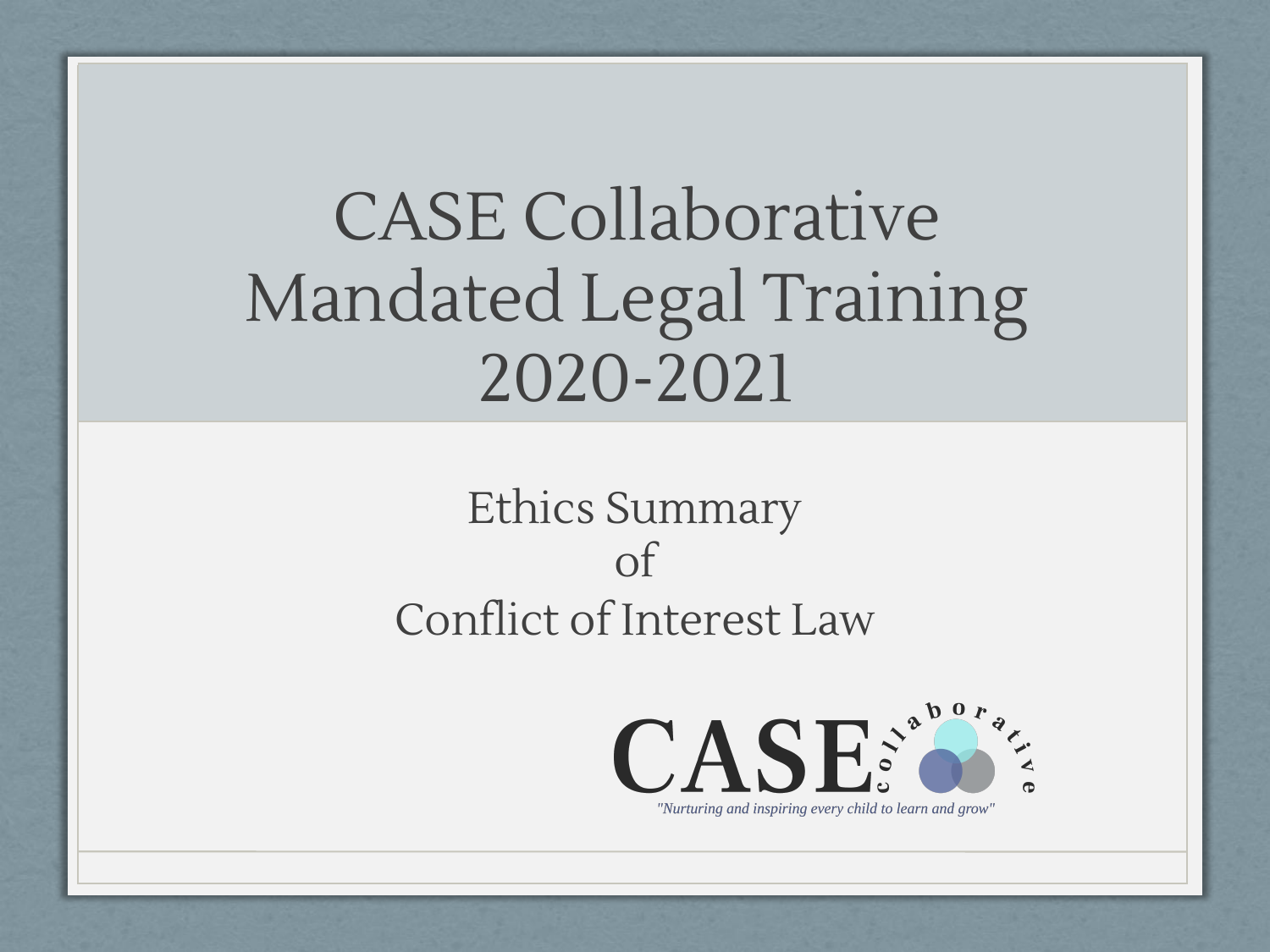#### What is the Conflict of Interest Law?

• The Conflict of Interest law seeks to prevent conflicts between private interests and public duties, foster integrity in public service, and promote the public's trust and confidence in that service by placing restrictions on what municipal employees may do on the job, after hours, and after leaving public service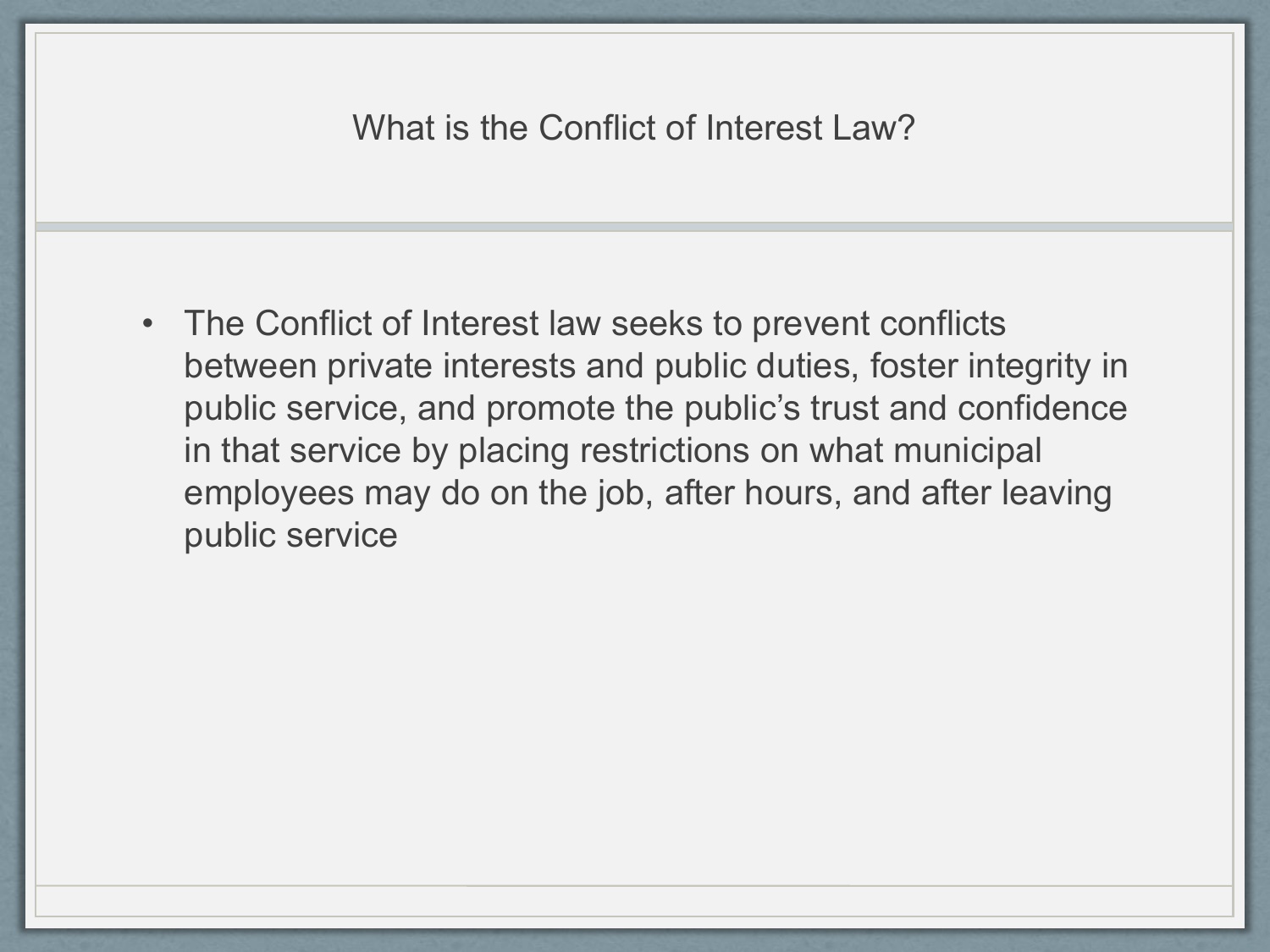#### **Who has to complete the online training?**

• Every state, county, and municipal employee must must complete the online training program once every 2 years.

- Do I have to do this if I am a volunteer?
	- Anyone performing services for a city or town or holding a municipal position, whether paid or unpaid, including fulland part-time municipal employees, elected officials, volunteers, and consultants, is a municipal employee under the conflict of interest law.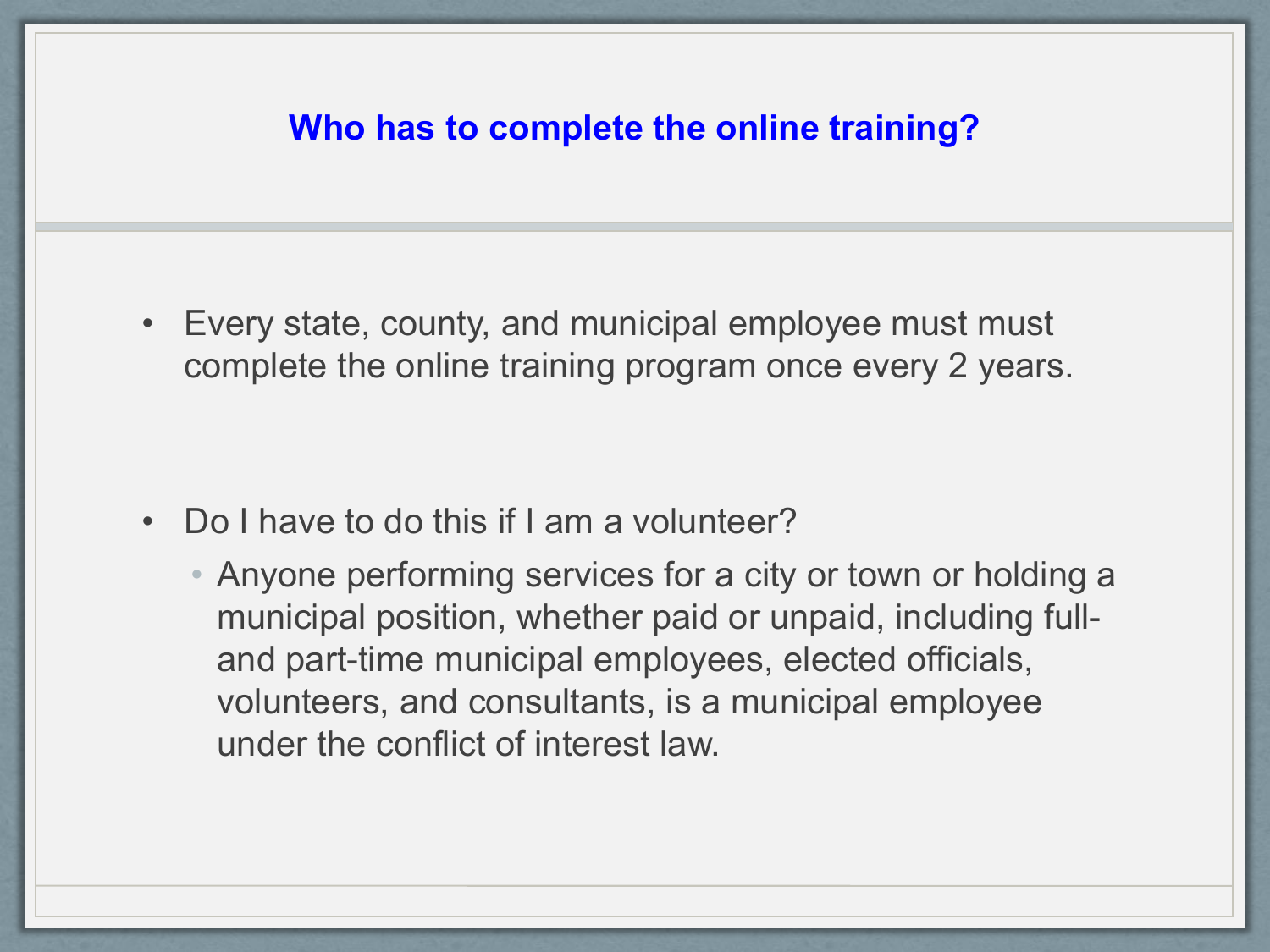- Bribes
	- Asking for and taking bribes is prohibited.
	- A bribe is anything of value corruptly received by a municipal employee in exchange for the employee being influenced in his official actions. Giving, offering, receiving, or asking for a bribe is illegal.
	- Bribes are more serious than illegal gifts because they involve corrupt intent. Bribes of any value are illegal.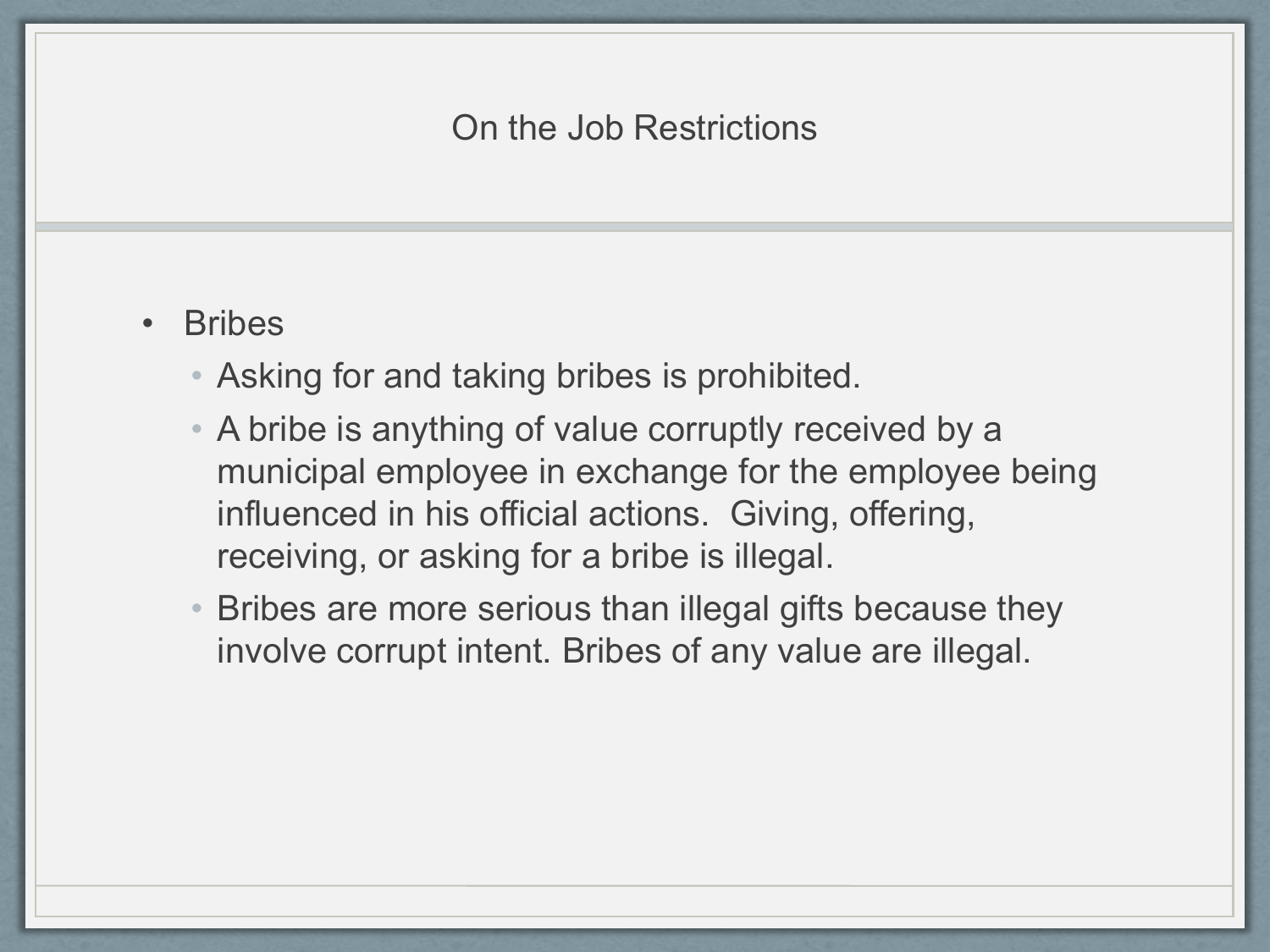- Gifts and gratuities
- Asking for or accepting a gift because of your official position, or because of something you can do or have done in your official position, is prohibited.
- Municipal employees may not accept gifts and gratuities valued at \$50 or more
	- Meals, entertainment event tickets, golf, gift baskets, and payment of travel expenses can all be illegal gifts if given in connection with official action or position, as can anything worth \$50 or more. A number of smaller gifts together worth \$50 or more may also violate these sections.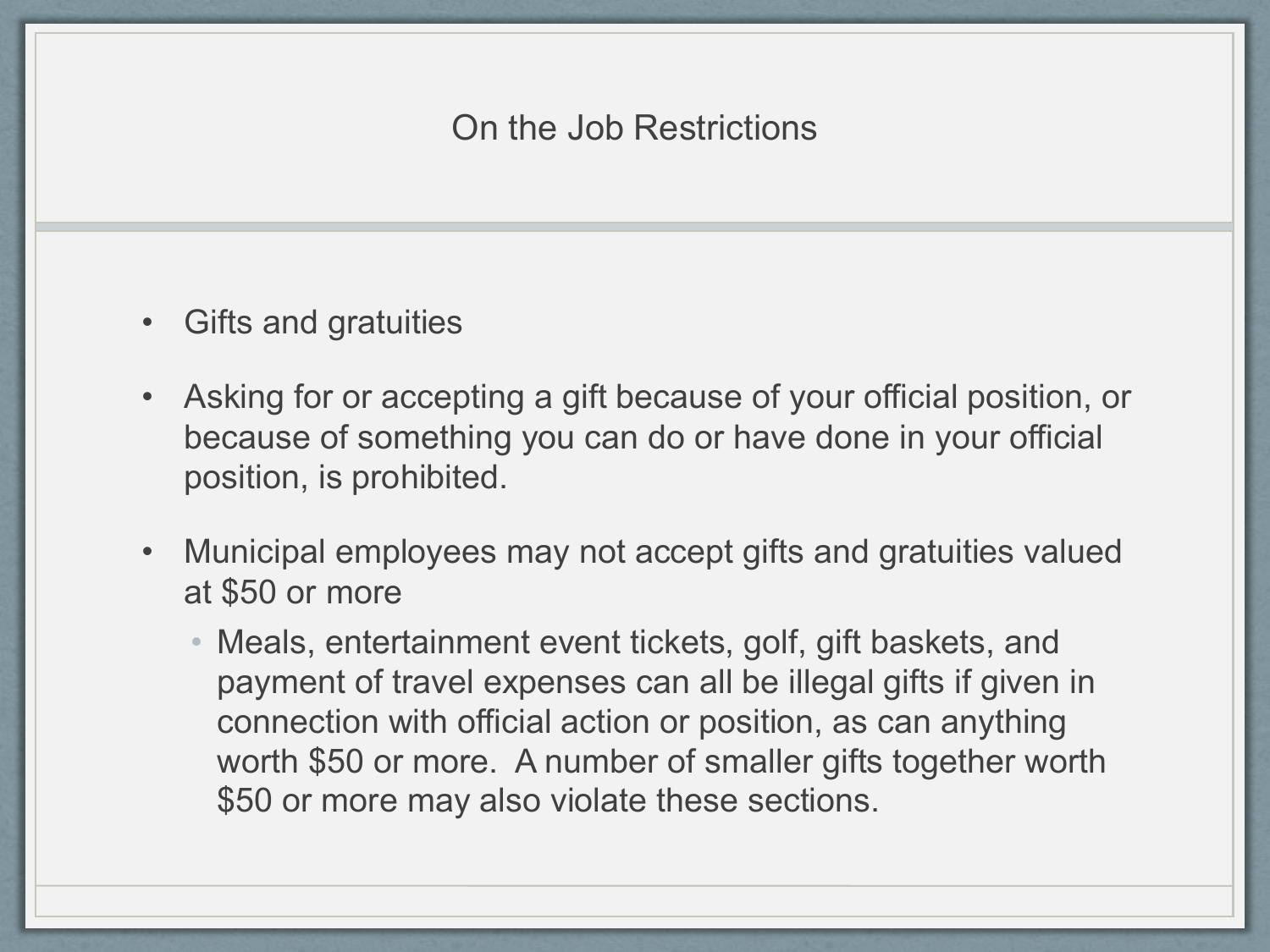#### • Misuse of position

- Using your official position to get something you are not entitled to, or to get someone else something they are not entitled to, is prohibited. Causing someone else to do these things is also prohibited.
- Can use an official position to get something worth \$50 or more that would not be properly available to other similarly situated individuals.
- Similarly, can not use her official position to get something worth \$50 or more for someone else that would not be properly available to other similarly situated individuals.
- Causing someone else to do these things is also prohibited.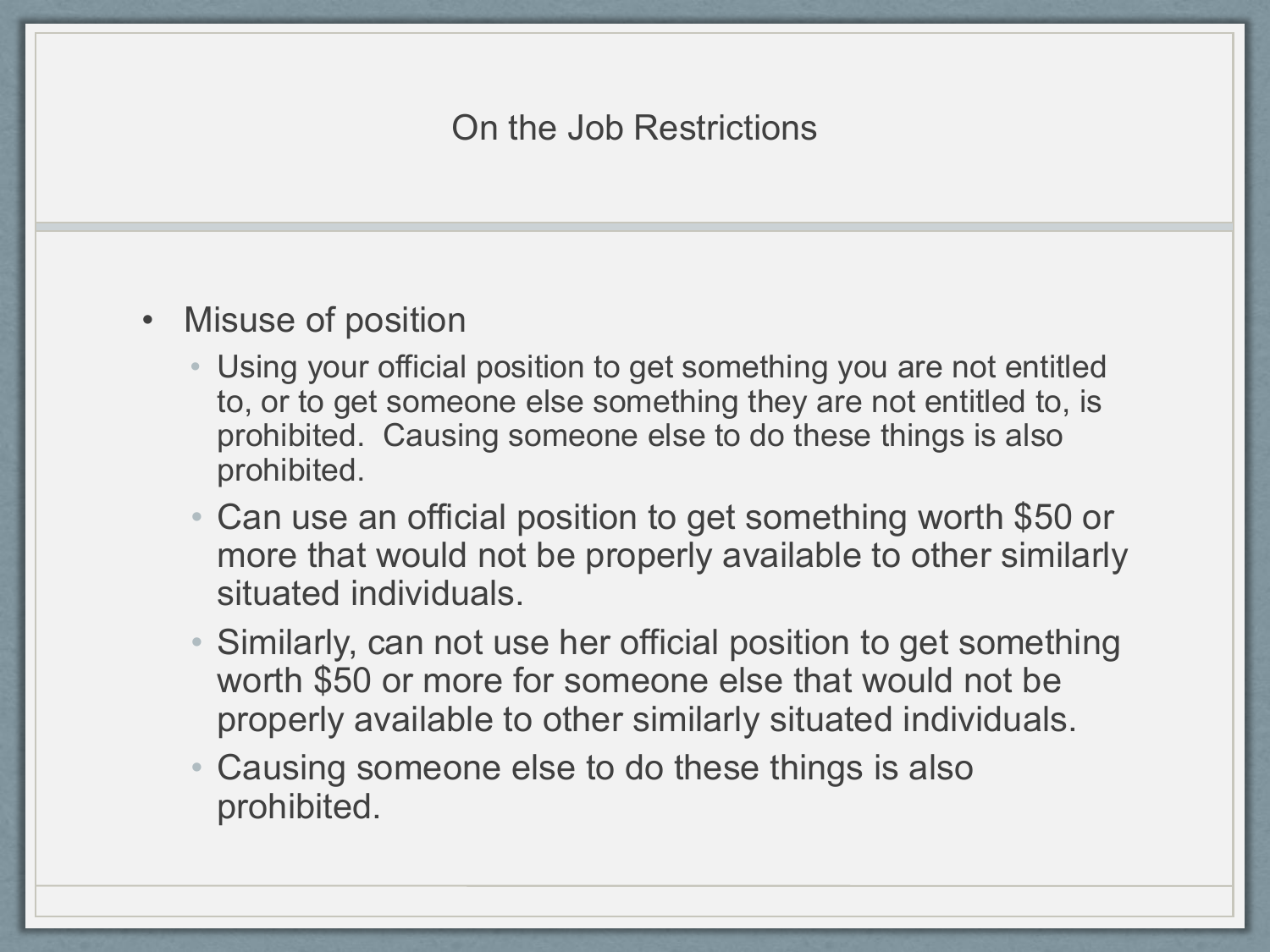#### • Self-dealing and nepotism

- Participating as a municipal employee in a matter in which you, your immediate family, your business organization, or your future employer has a financial interest is prohibited.
- Can not participate in any particular matter in which he or a member of his immediate family (parents, children, siblings, spouse, and spouse's parents, children, and siblings) has a financial interest.
- Can not participate in any particular matter in which a prospective employer, or a business organization of which he is a director, officer, trustee, or employee has a financial interest.
	- Participation includes discussing as well as voting on a matter, and delegating a matter to someone else.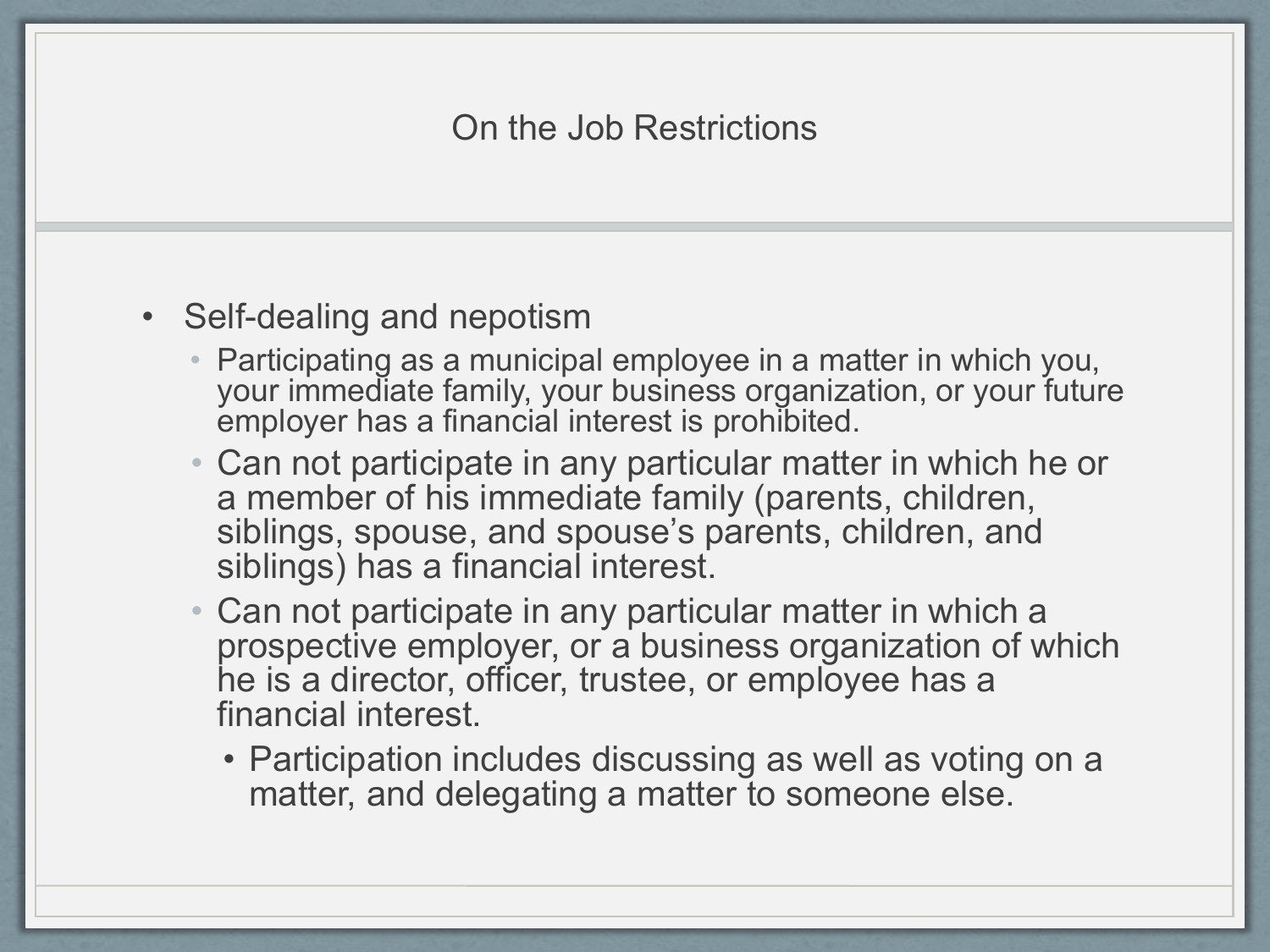#### • Self-dealing and nepotism

- A financial interest may create a conflict of interest whether it is large or small, and positive or negative. In other words, it does not matter if a lot of money is involved or only a little. It also does not matter if you are putting money into your pocket or taking it out.
- If you, your immediate family, your business, or your employer have or has a financial interest in a matter, you may not participate.
- The financial interest must be direct and immediate or reasonably foreseeable to create a conflict.
- Financial interests which are remote, speculative or not sufficiently identifiable do not create conflicts.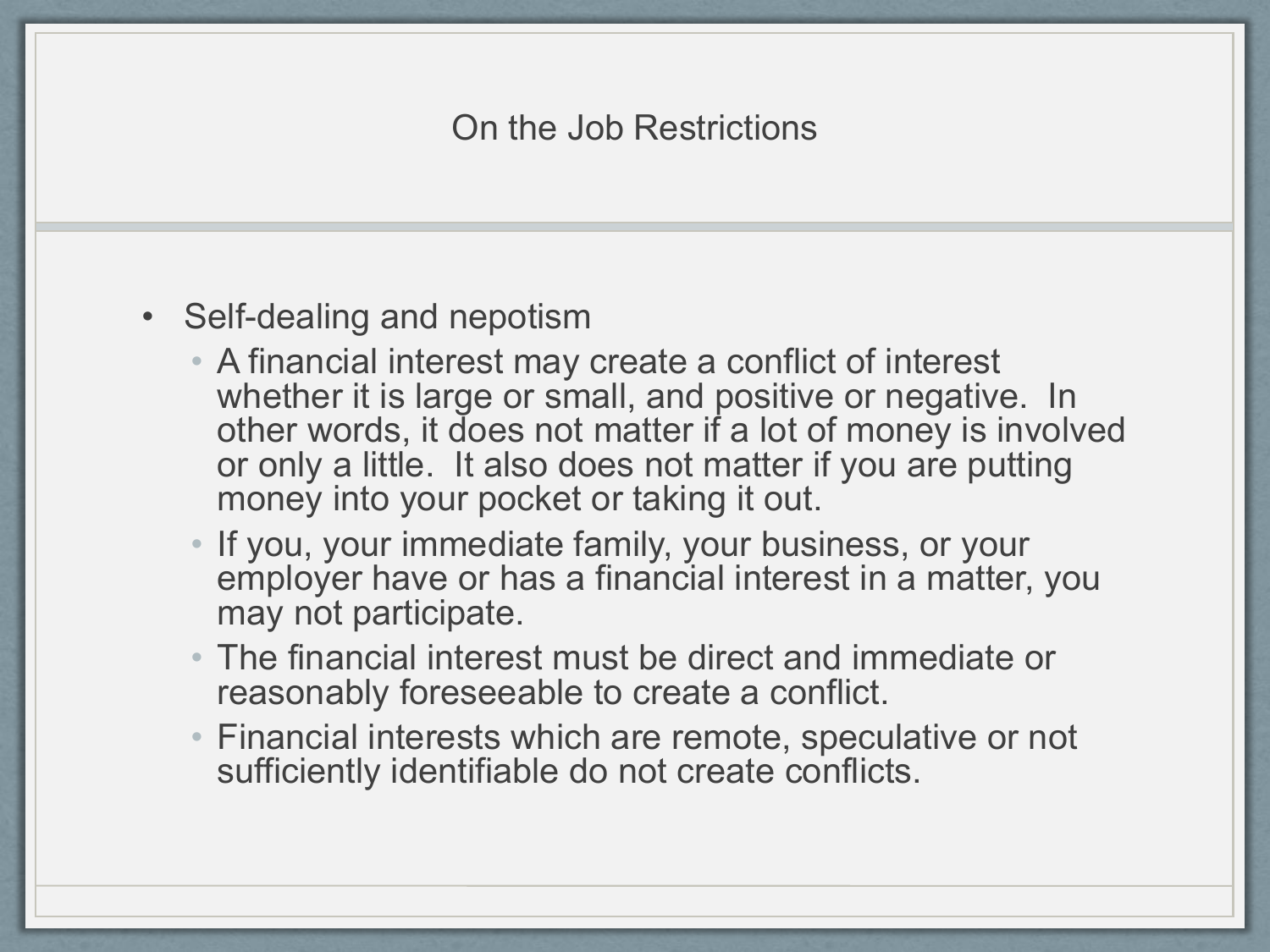- False claims
	- Presenting a false claim to your employer for a payment or benefit is prohibited, and causing someone else to do so is also prohibited.
	- A municipal employee may not present a false or fraudulent claim to his employer for any payment or benefit worth \$50 or more, or cause another person to do so.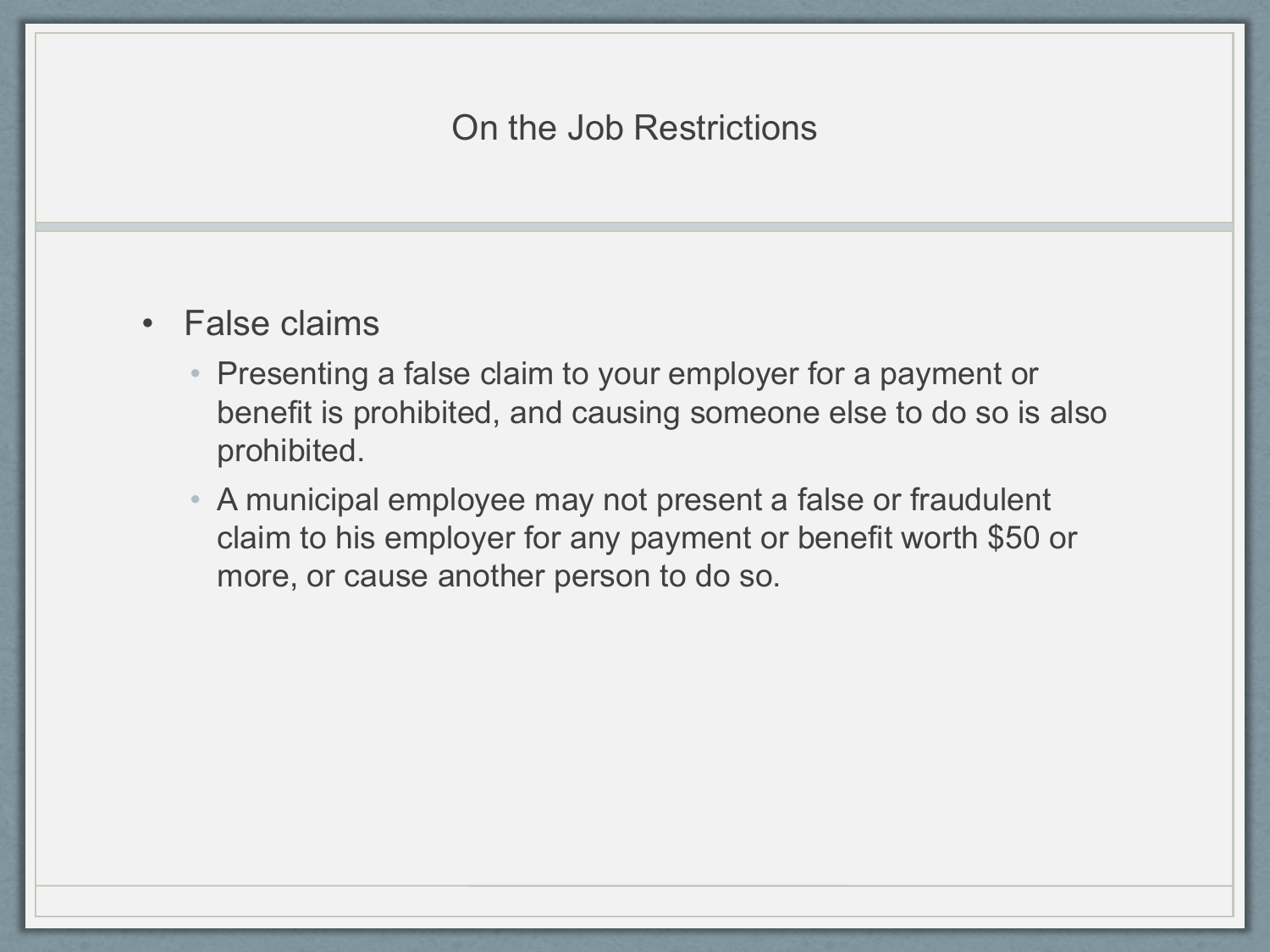- Appearance of conflict
	- Acting in a manner that would make a reasonable person think you can be improperly influenced is prohibited.
	- A municipal employee may not act in a manner that would cause a reasonable person to think that she would show favor toward someone or that she can be improperly influenced.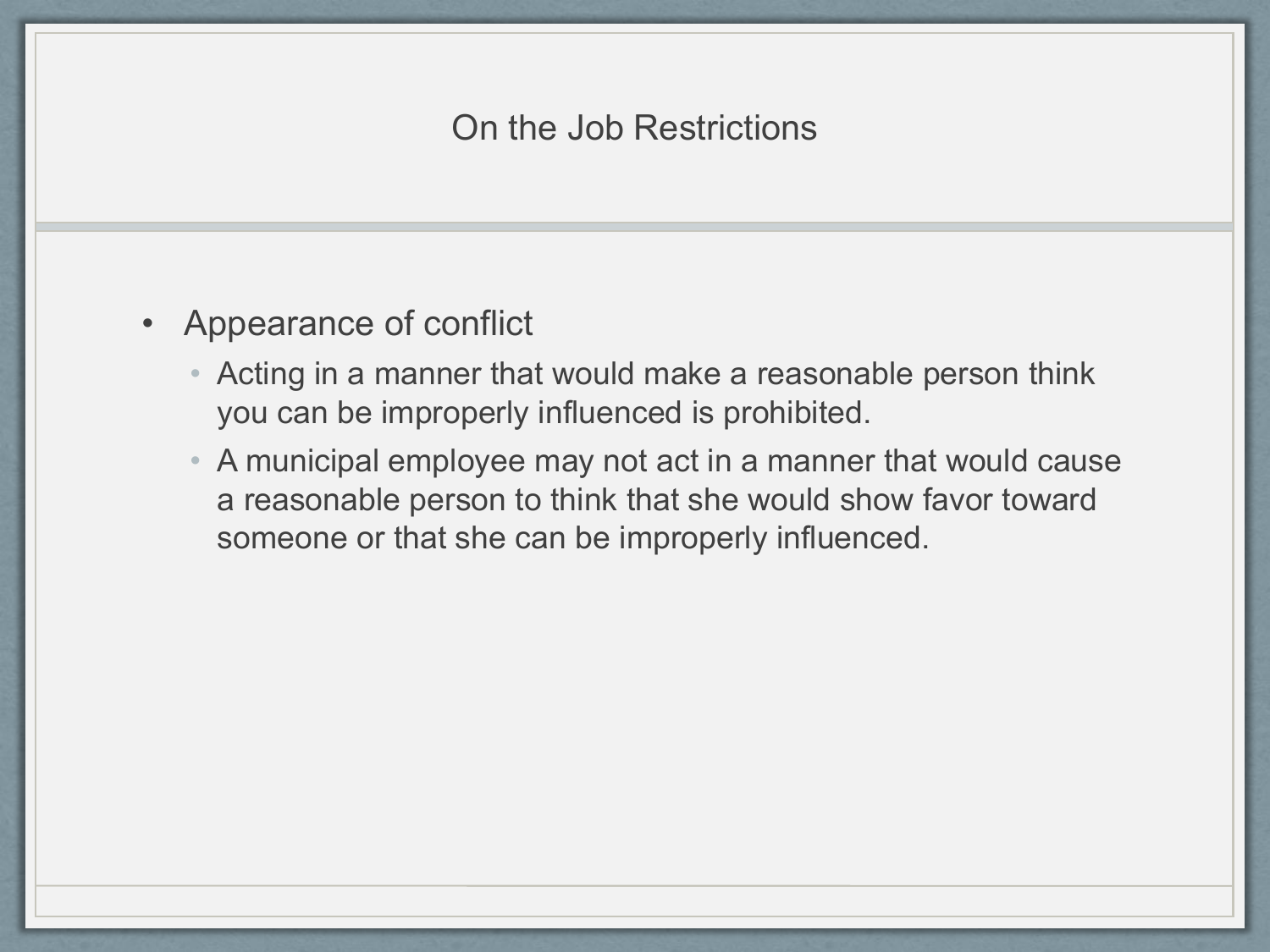- Appearance of conflict
	- A municipal employee must consider whether her relationships and affiliations could prevent her from acting fairly and objectively when she performs her duties for a city or town.
	- If she cannot be fair and objective because of a relationship or affiliation, she should not perform her duties.
	- However, a municipal employee, whether elected or appointed, can avoid violating this provision by making a public disclosure of the facts. An appointed employee must make the disclosure in writing to his appointing official.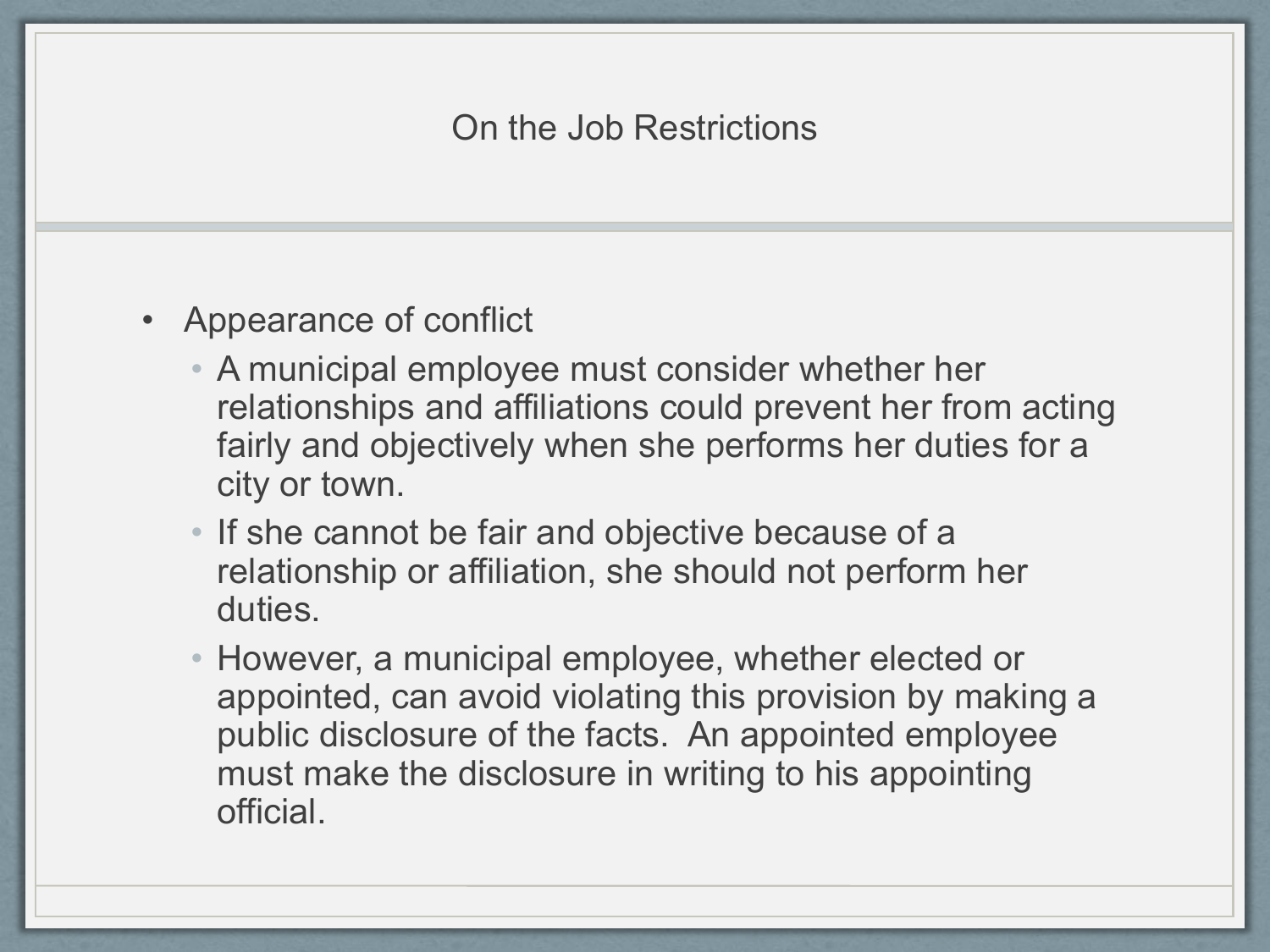# • Confidential information

- Improperly disclosing or personally using confidential information obtained through your job is prohibited.
- Municipal employees may not improperly disclose confidential information, or make personal use of non-public information they acquired in the course of their official duties to further their personal interests.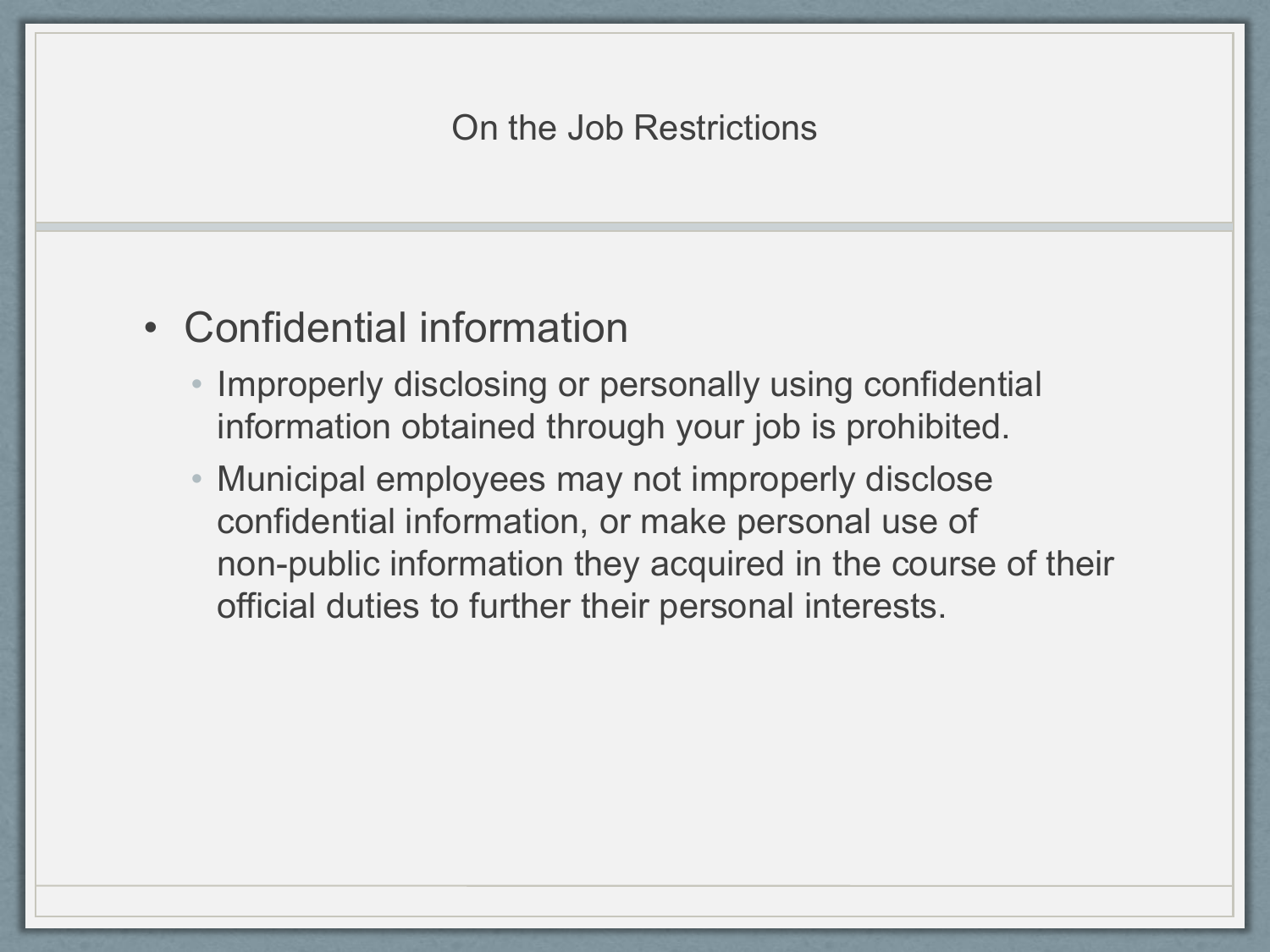- Taking a second paid job that conflicts with the duties of your municipal job is prohibited.
- A municipal employee may not accept other paid employment if the responsibilities of the second job are incompatible with his or her municipal job.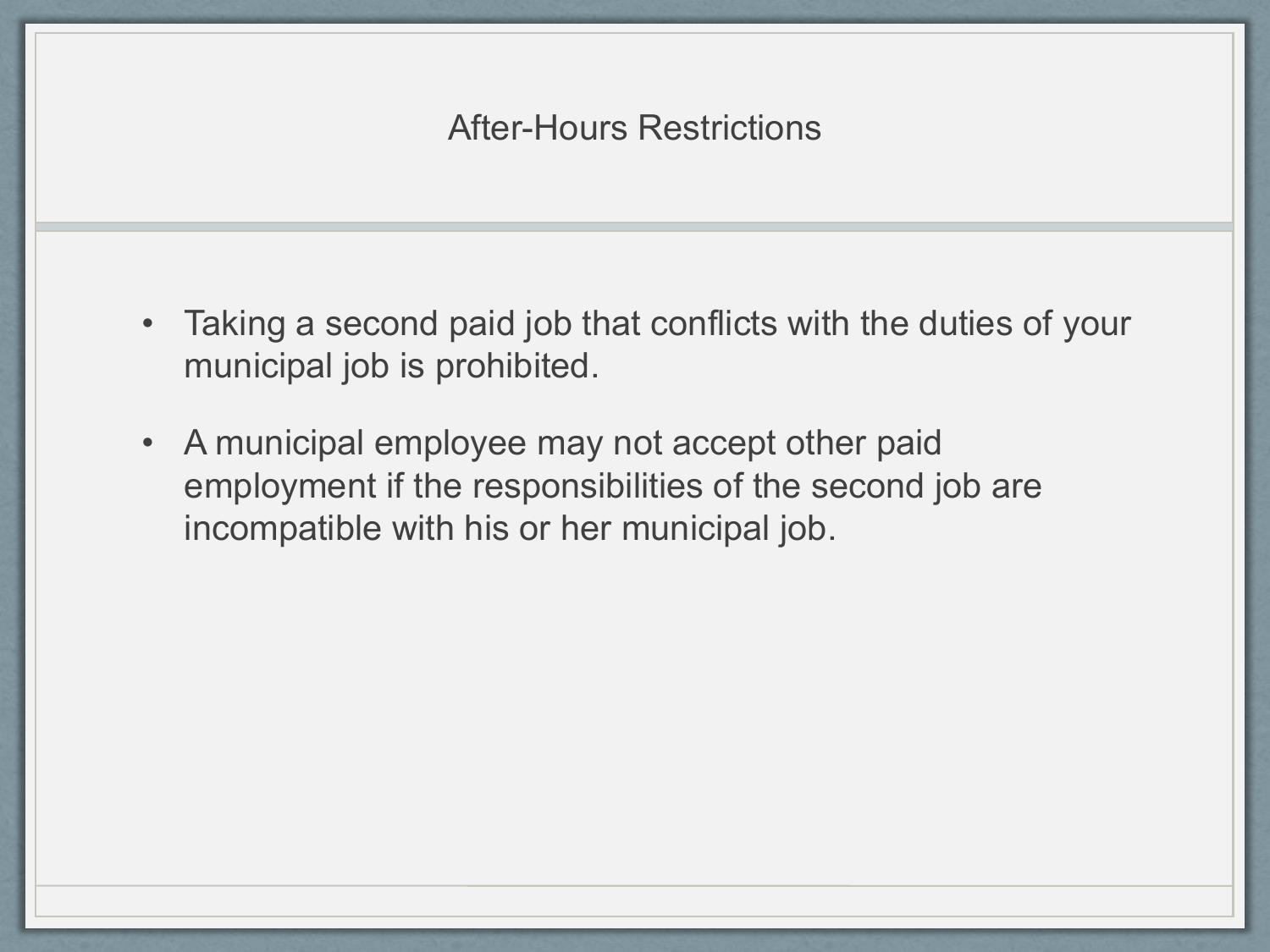#### • Divided loyalties

• Receiving pay from anyone other than the city or town to work on a matter involving the city or town is prohibited. Acting as agent or attorney for anyone other than the city or town in a matter involving the city or town is also prohibited whether or not you are paid.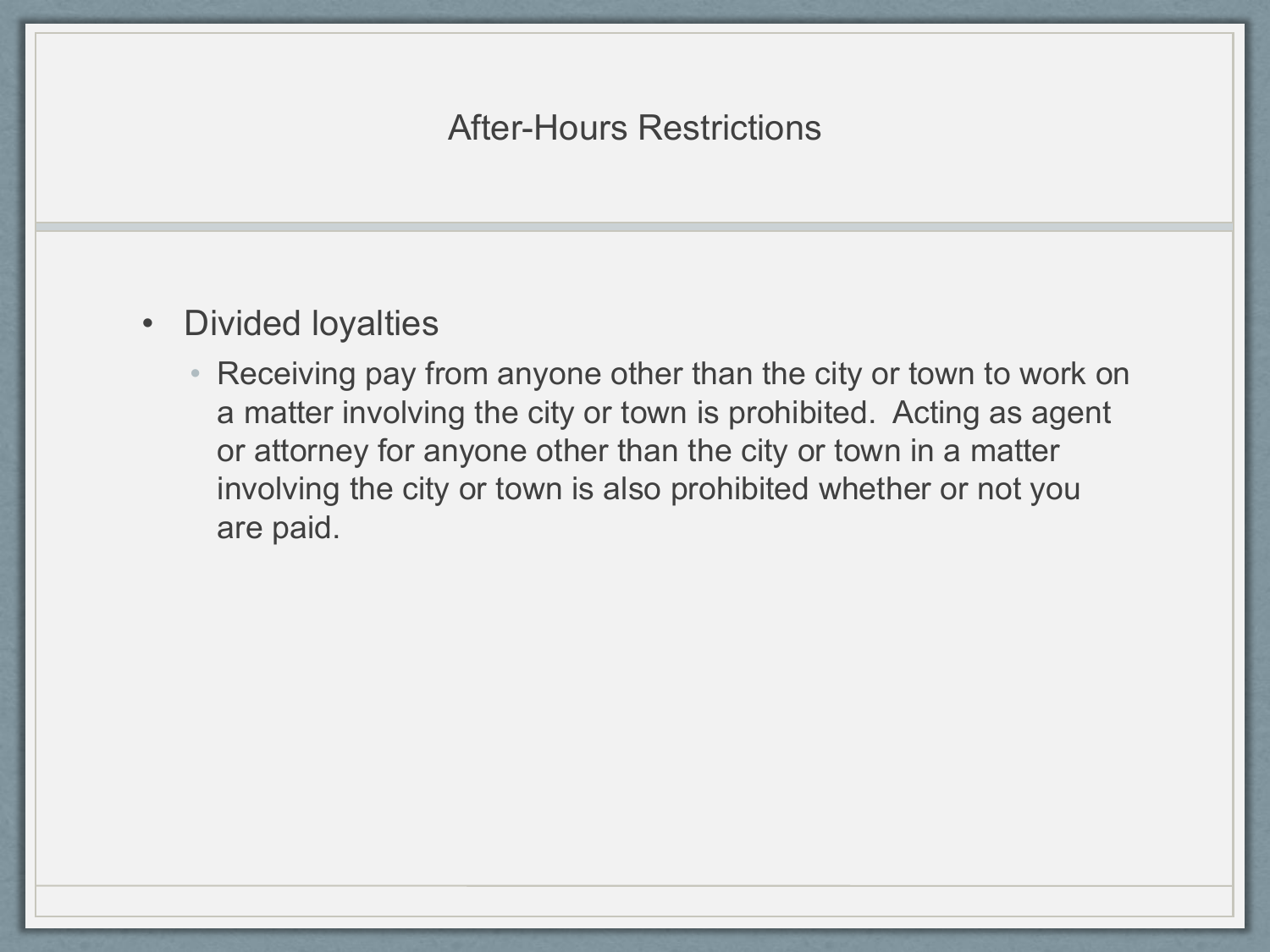### • Divided loyalties.

- Because cities and towns are entitled to the undivided loyalty of their employees, a municipal employee may not be paid by other people and organizations in relation to a matter if the city or town has an interest in the matter.
- In addition, a municipal employee may not act on behalf of other people and organizations or act as an attorney for other people and organizations in which the town has an interest. Acting as agent includes contacting the municipality in person, by phone, or in writing; acting as a liaison; providing documents to the city or town; and serving as spokesman.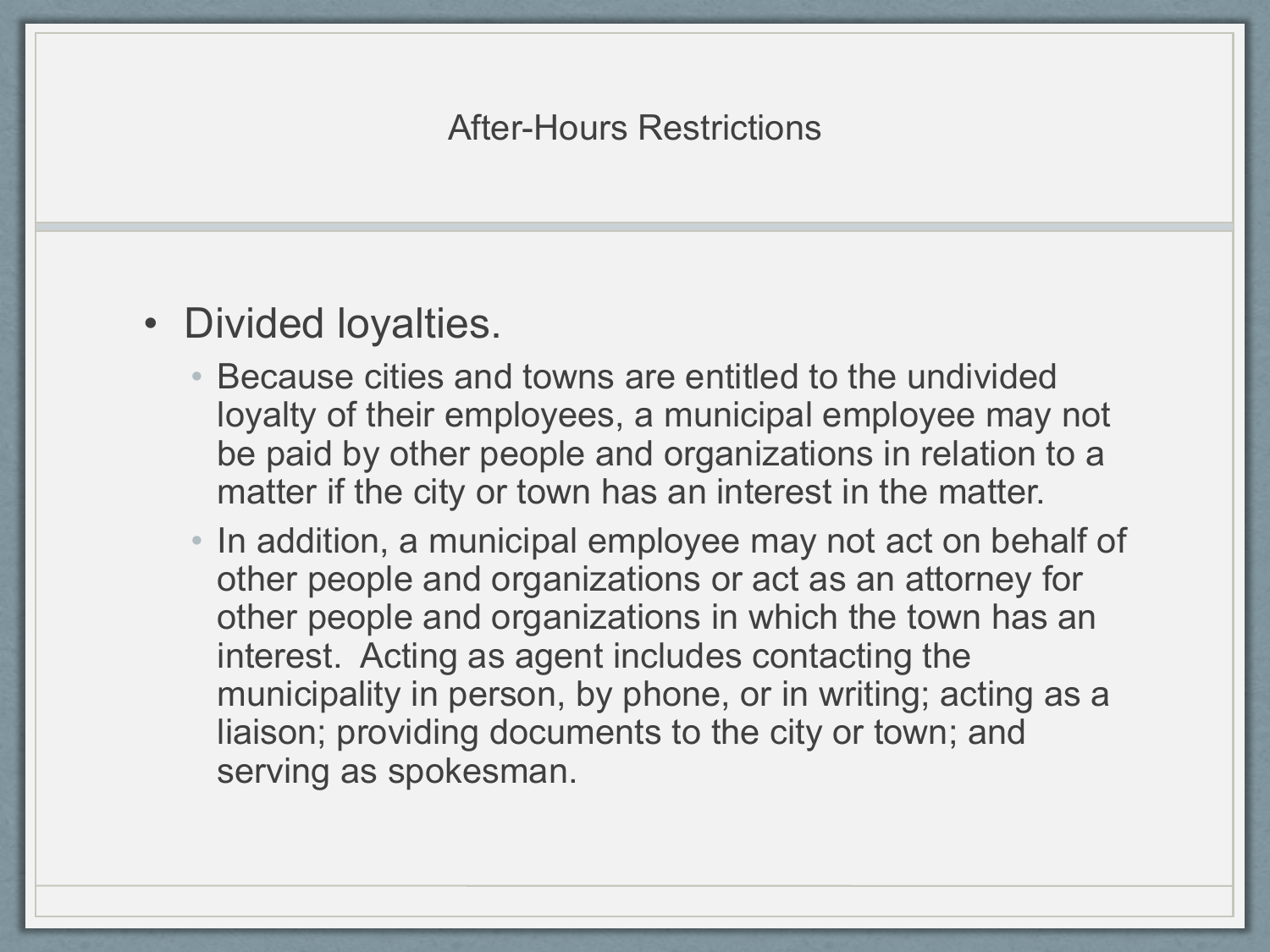#### • Divided loyalties.

• A municipal employee may always represent his own personal interests, even before his own municipal agency or board, on the same terms and conditions that other similarly situated members of the public would be allowed to do so. A municipal employee may also apply for building and related permits on behalf of someone else and be paid for doing so, unless he works for the permitting agency, or an agency which regulates the permitting agency.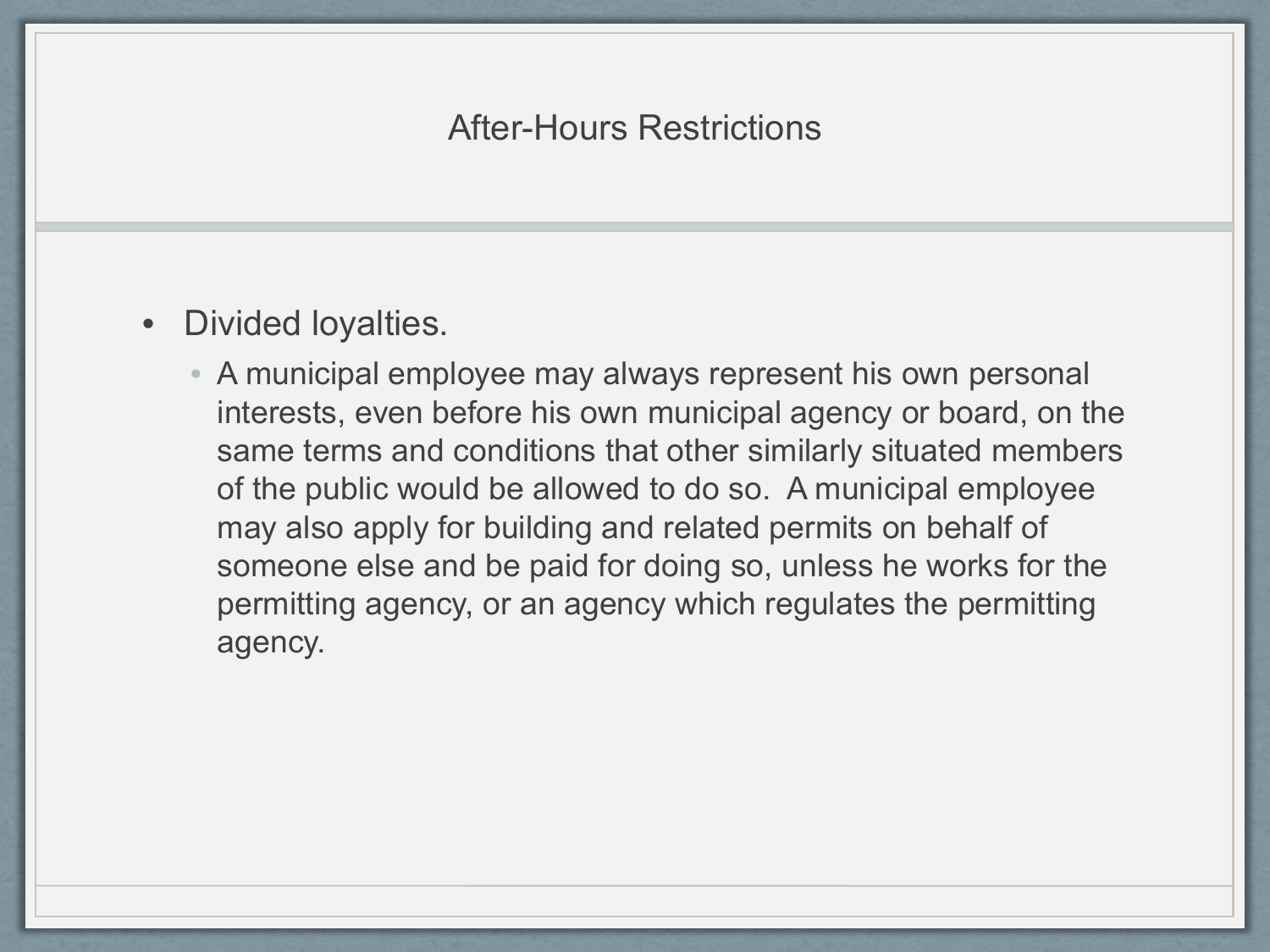- Inside track.
	- Being paid by your city or town, directly or indirectly, under some second arrangement in addition to your job is prohibited, unless an exemption applies.
	- A municipal employee generally may not have a financial interest in a municipal contract, including a second municipal job.
	- A municipal employee is also generally prohibited from having an indirect financial interest in a contract that the city or town has with someone else.
	- This provision is intended to prevent municipal employees from having an "inside track" to further financial opportunities.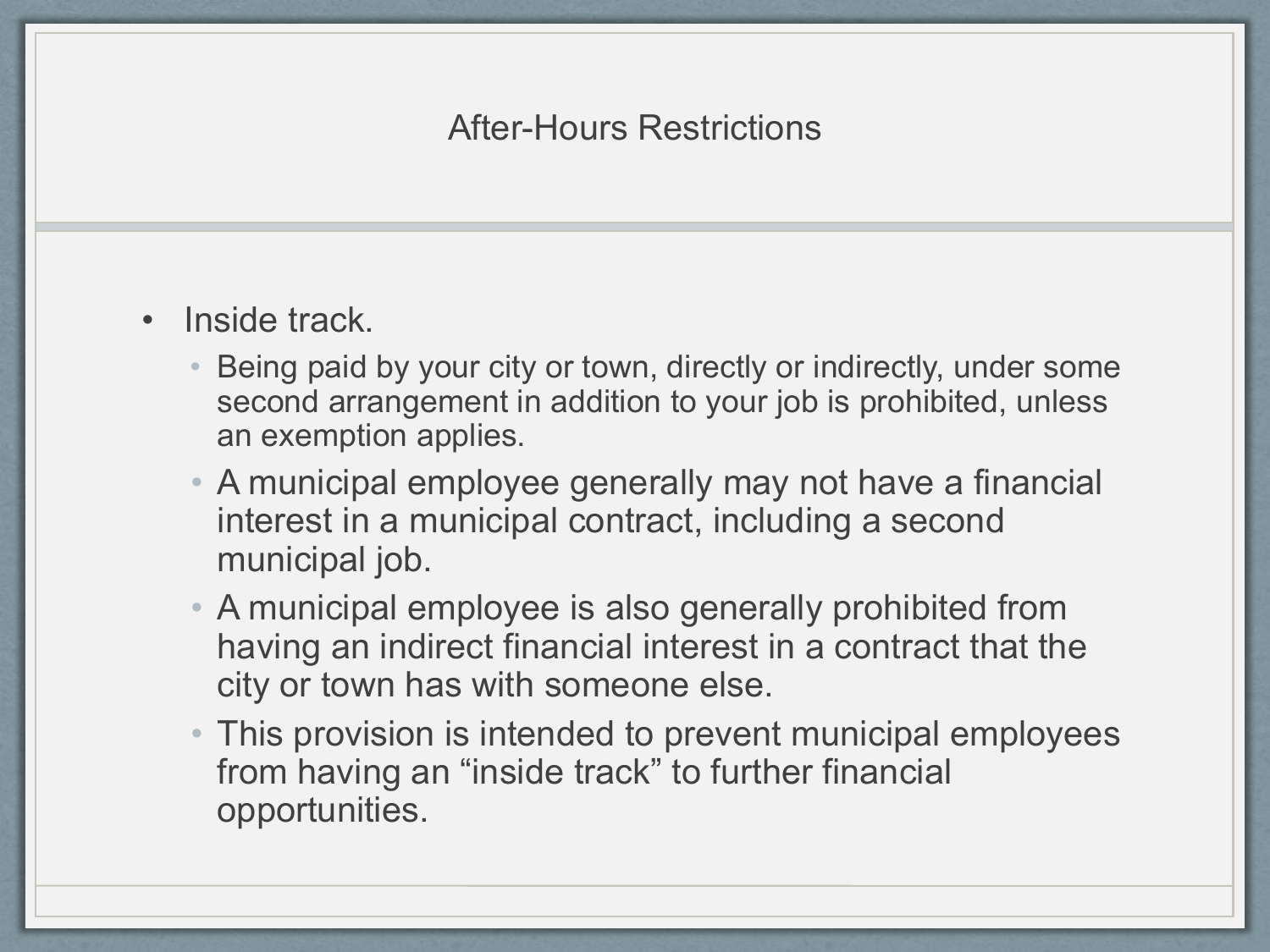#### After you leave municipal employment.

#### • Forever ban

- After you leave your municipal job, you may never work for anyone other than the municipality on a matter that you worked on as a municipal employee.
- If you participated in a matter as a municipal employee, you cannot ever be paid to work on that same matter for anyone other than the municipality, nor may you act for someone else, whether paid or not.
- The purpose of this restriction is to bar former employees from selling to private interests their familiarity with the facts of particular matters that are of continuing concern to their former municipal employer.
- The restriction does not prohibit former municipal employees from using the expertise acquired in government service in their subsequent private activities.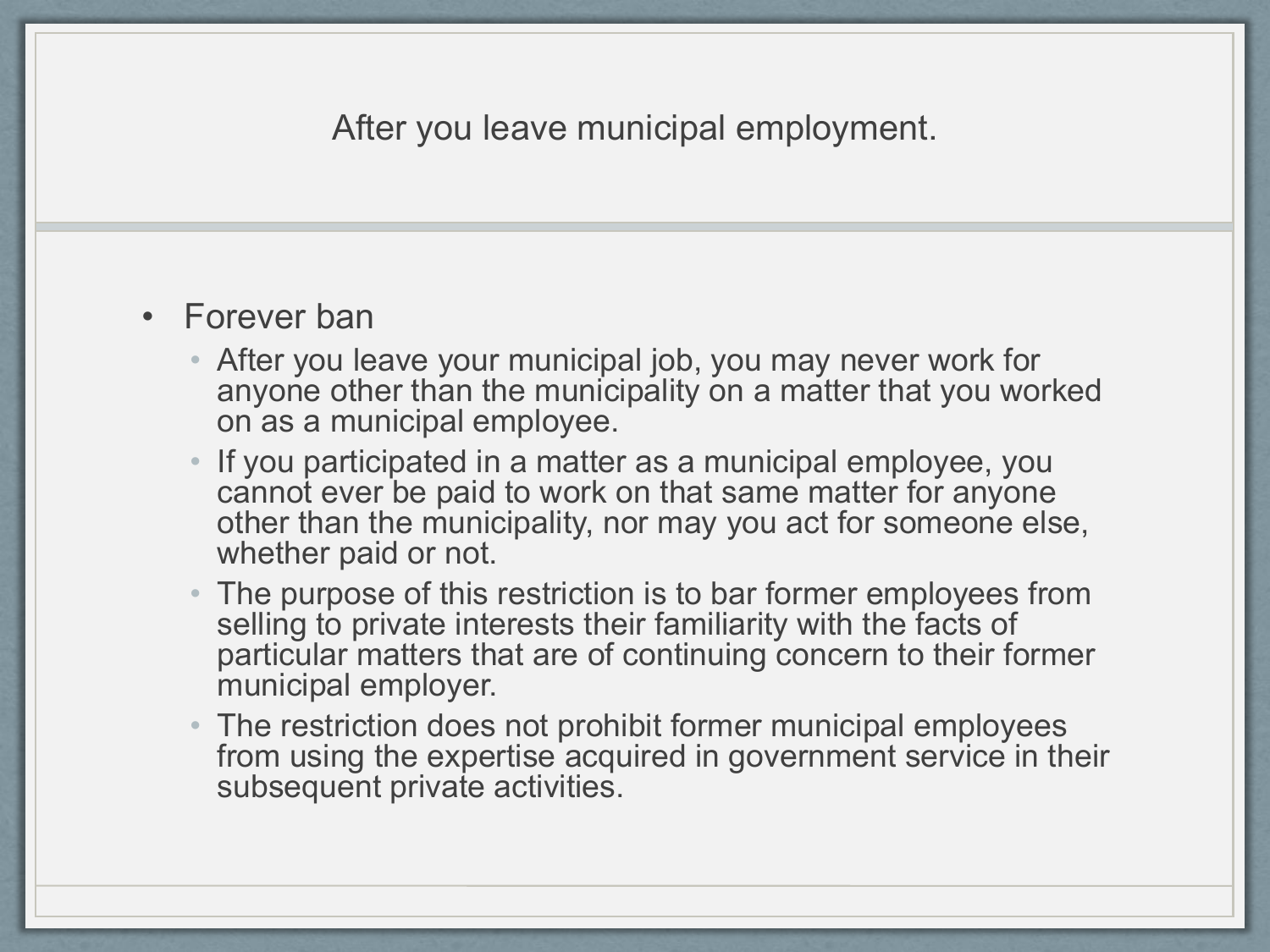# • One year cooling-off period

- For one year after you leave your municipal job you may not participate in any matter over which you had official responsibility during your last two years of public service.
- Former municipal employees are barred for one year after they leave municipal employment from personally appearing before any agency of the municipality in connection with matters that were under their authority in their prior municipal positions during the two years before they left.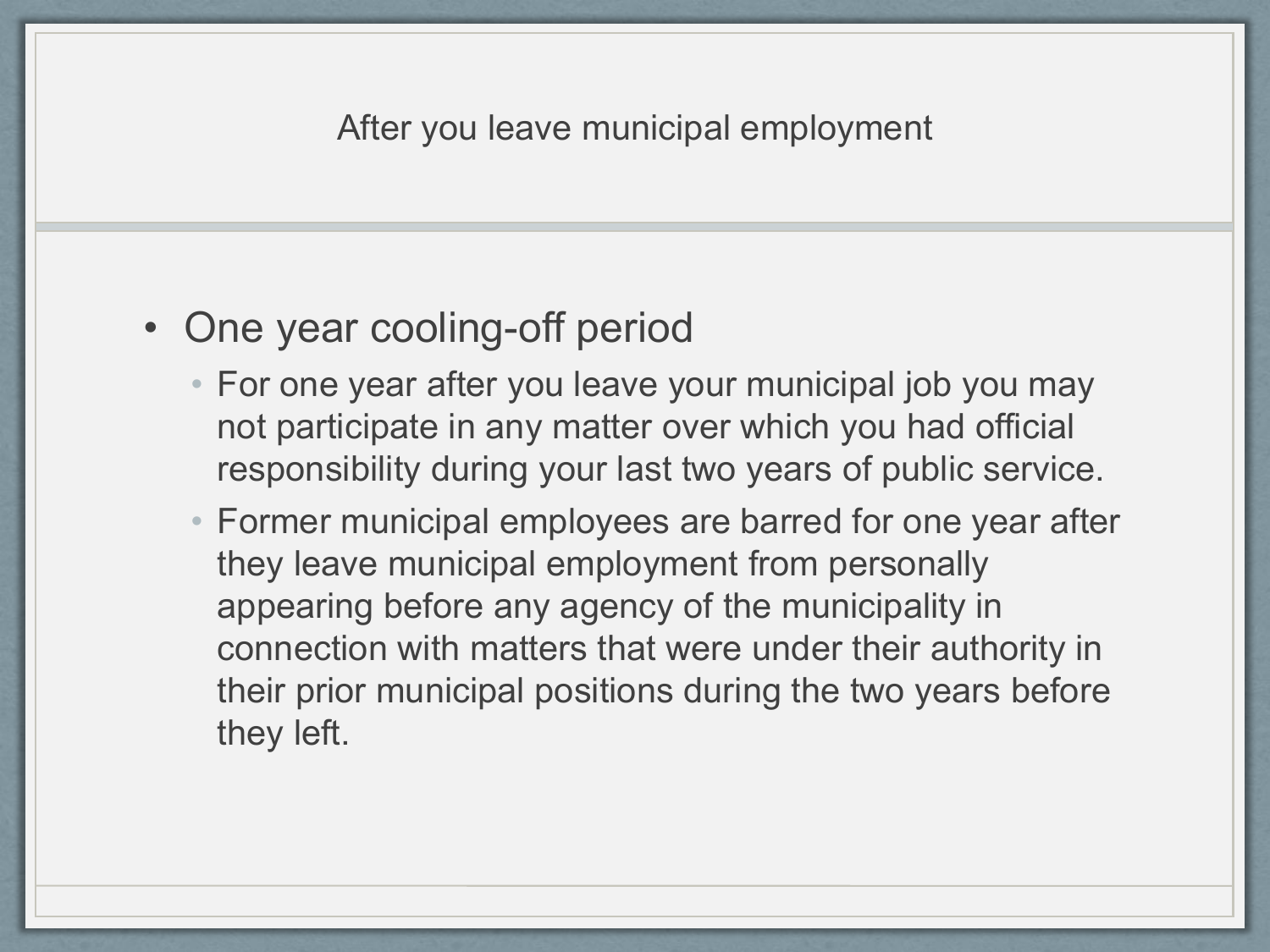#### After you leave municipal employment

#### **Partners**

- Your partners will be subject to restrictions while you serve as a municipal employee and after your municipal service ends.
- Partners of municipal employees and former municipal employees are also subject to restrictions under the conflict of interest law.
- If a municipal employee participated in a matter, or if he has official responsibility for a matter, then his partner may not act on behalf of anyone other than the municipality or provide services as an attorney to anyone but the city or town in relation to the matter.